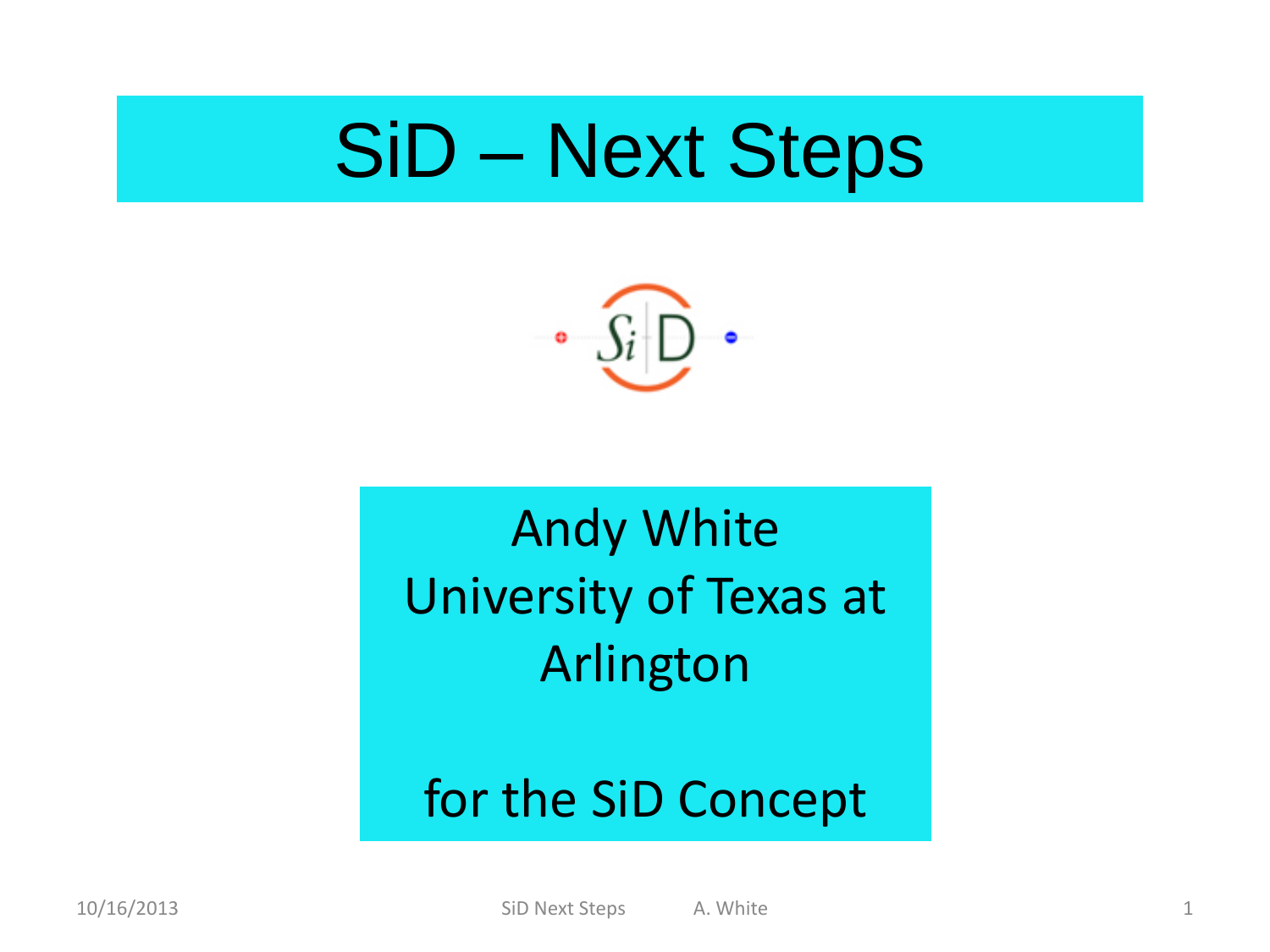# SiD/ILC Status

- This has been a good workshop with a many useful reports and discussions.

- The ILC project has been endorsed (EU Strategy, Snowmass) – we have an accelerator design that will deliver the required luminosity, and detector designs that can deliver the physics.

- However, we face a difficult period while the negotiations take place.

- We must use this period to move SiD forward and position ourselves for an eventual real experiment.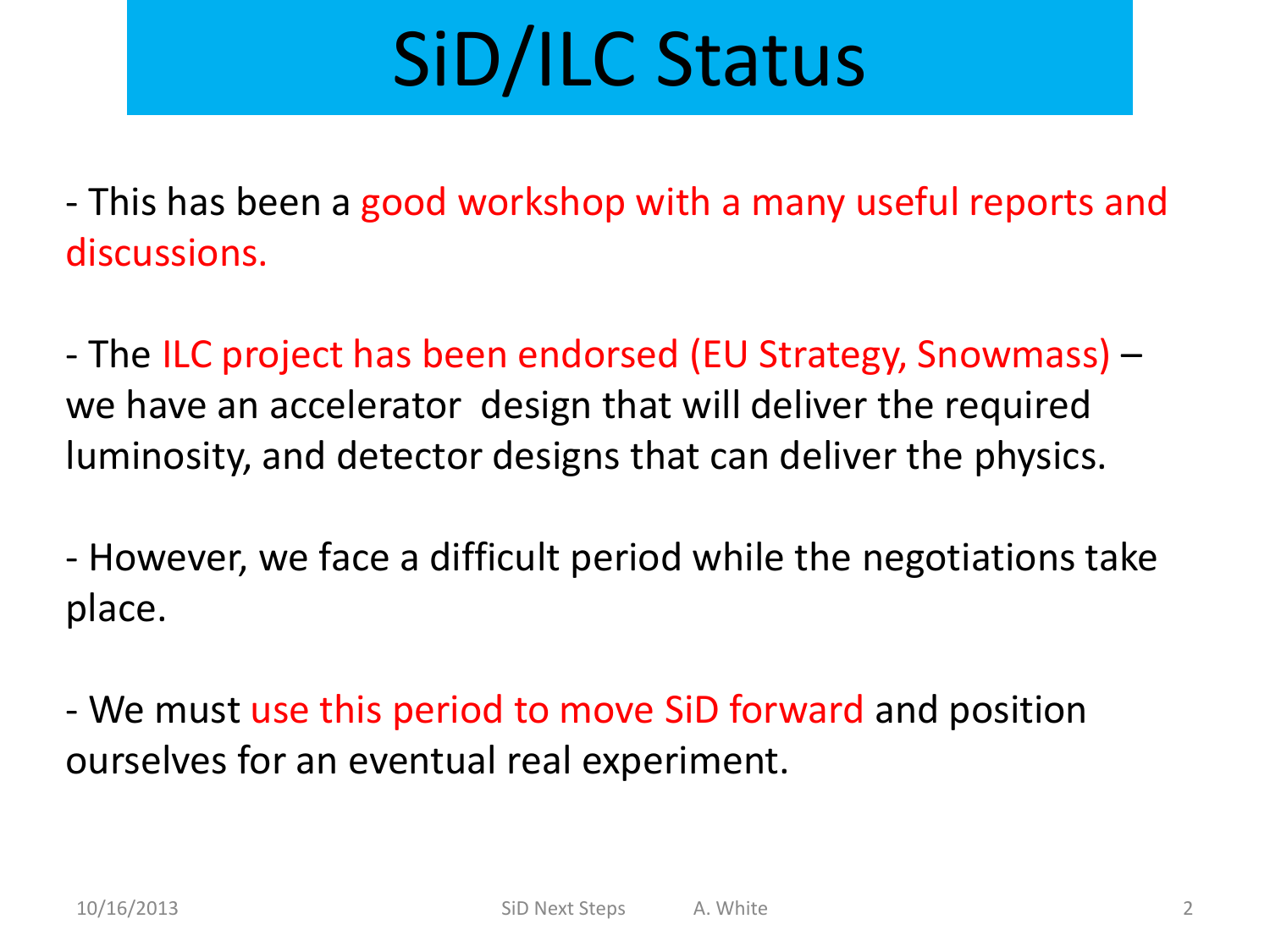# What's next?

- For all regions the ILC project in Japan is viewed as the most likely next major collider facility.

-For the U.S. it is clear that there will not be a clear decision to proceed with the ILC project in Japan by the time P5 reaches its recommendations.

- The scale of a future U.S. contribution to the ILC could be in the range \$0.5B - \$1.0B (The initial U.S. contribution to the LHC was \$0.55B). A large part of this may have to be "new money" – outside the regular U.S. HEP budget (?)….Detector costs?

10/16/2013 SiD Next Steps A. White 3 - So we would hope for a strong endorsement of the ILC program from P5, with maybe a statement that a significant part of the U.S. funding would be from outside the scope of the regular HEP budget (?)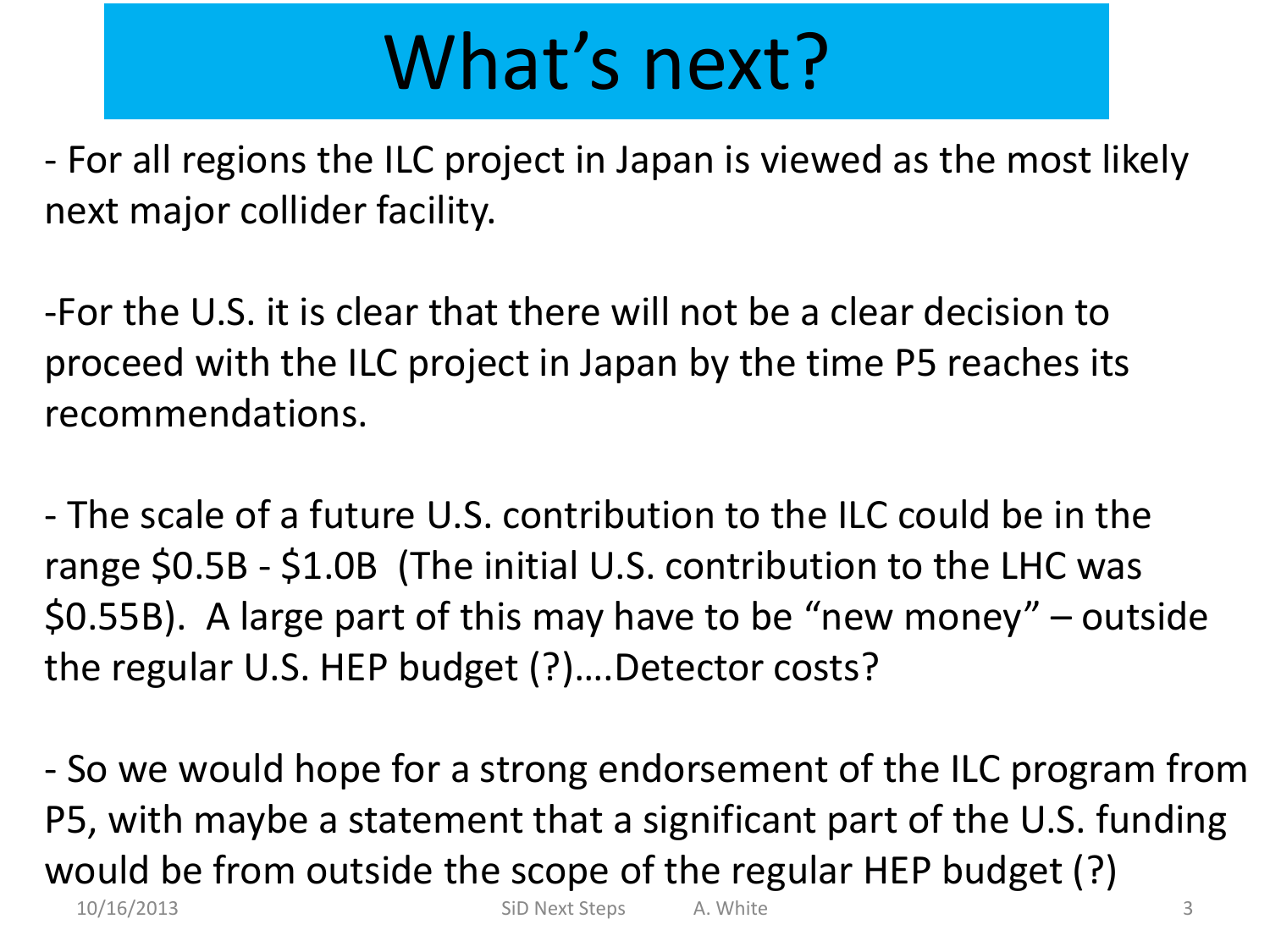## What's next?

- For the U.S., we could benefit from the current administration's focus on the Asia-Pacific region…?

- We should argue for a reasonable level of support from the HEP budget to continue to prepare for the start of an actual ILC project.

- So we should understand the potential course of events for the next 2-3 years, our goals, and have a good understanding the resources needed to achieve those goals.

- Continue to make the arguments that the ILC is *the* next major step and global project for HEP, and the U.S. must have a role in the full exploitation of the Higgs etc., in which we have already invested so much…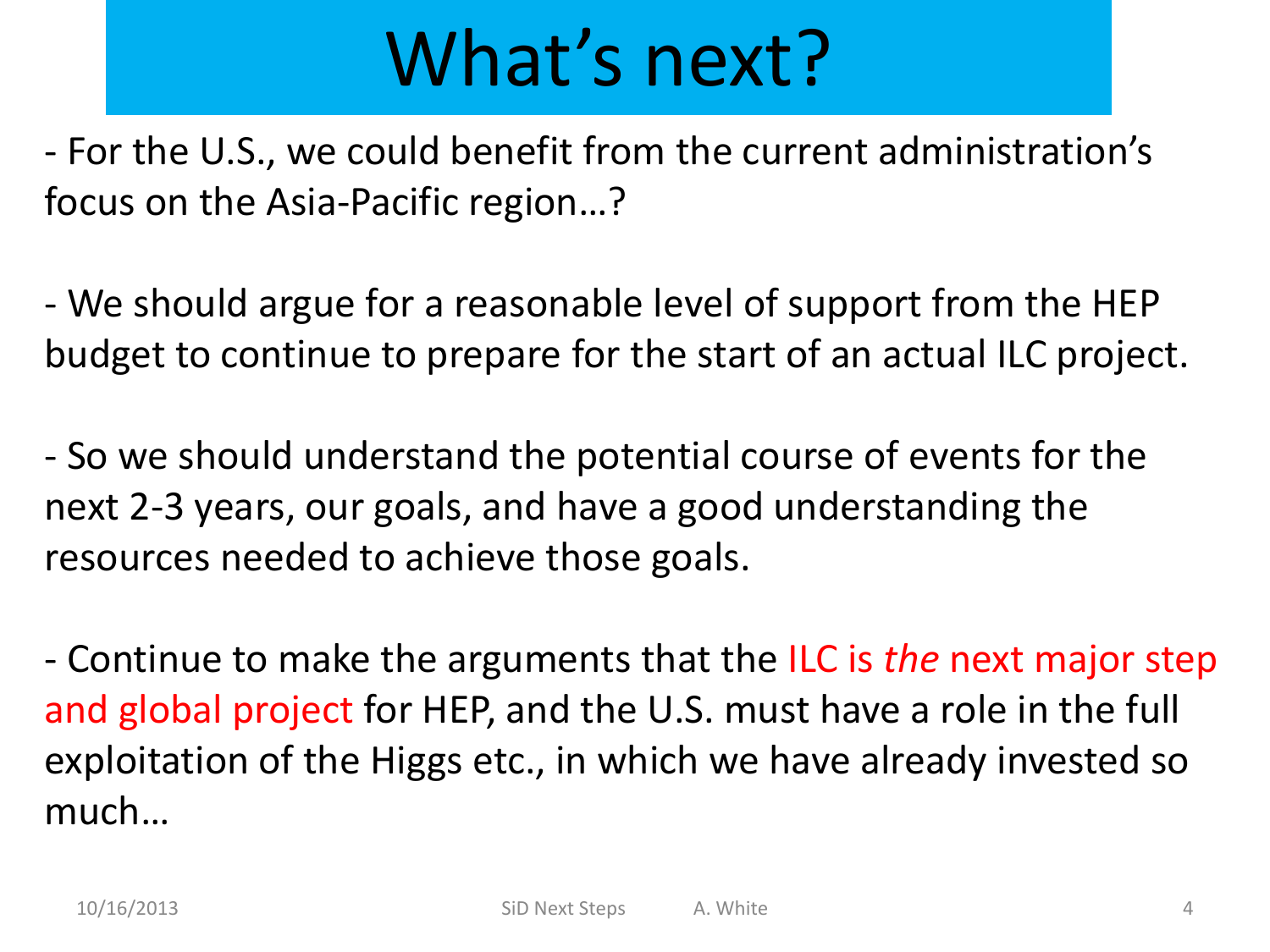### What's next?

-The goals include:

 $\star$  Optimization of the detector (physics and detector studies by physicists with input of some engineering realities)

**★** Further benchmark studies as new ideas/new LHC results emerge (by physicists, with support for computing services)

**★ Detector prototype R&D completion (physicists, technicians;** will require arguing for a minimal budget/using discretionary funds at labs hopefully with the backing of a strong statement from P5)

 $\star$  Ramp up towards a TDR with subsystem engineering and detector integration(physicists and engineers at a minimal level to begin, increasing with time)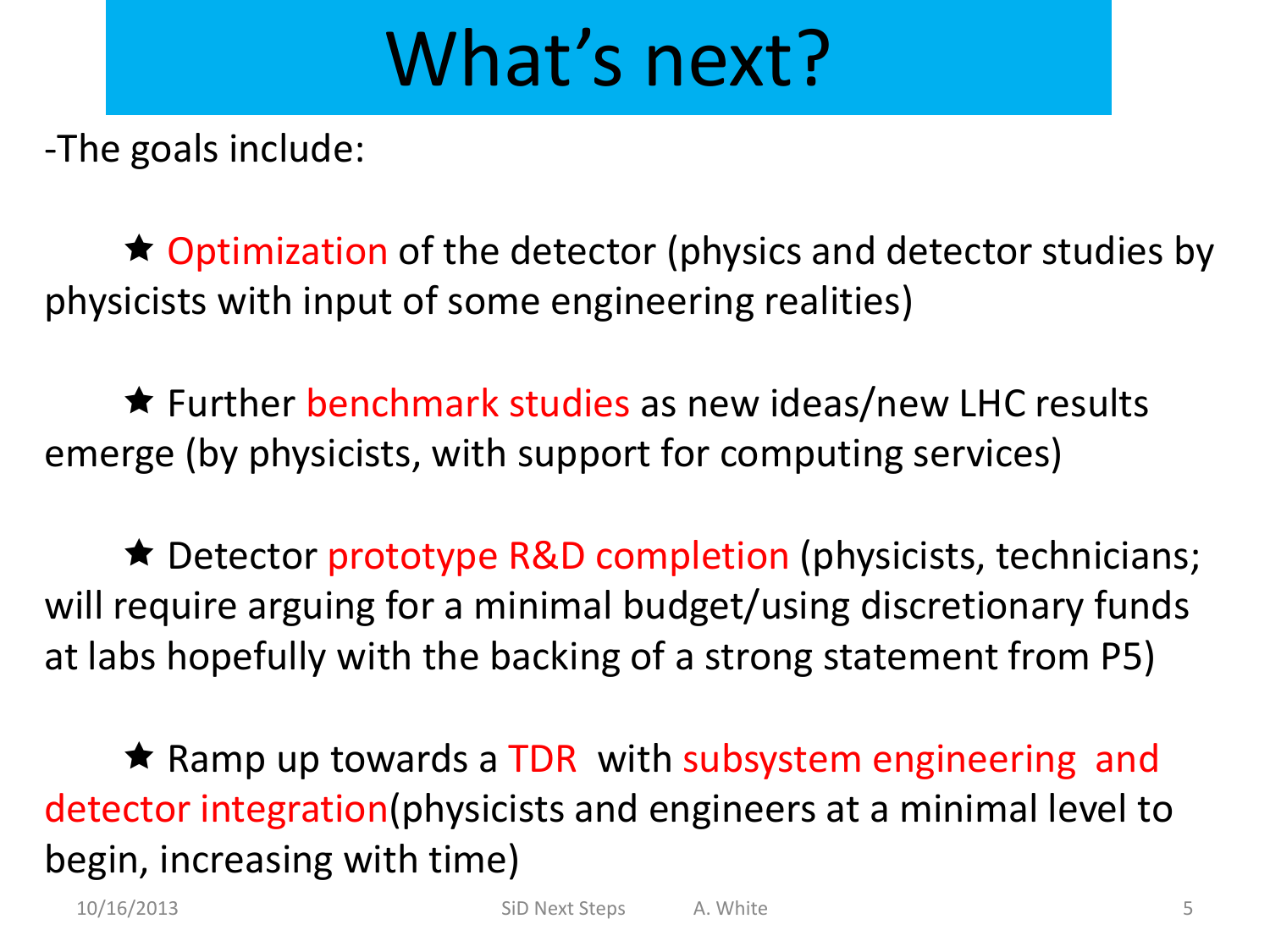## What's next for SiD

In anticipation of the project proceeding, we are going ahead with establishing the "SiD Consortium" as a precursor to a full collaboration. This will give us the working structure and representation we need to be part of the new LCC.

We will use the SiD Newsletter and the SiD General Meetings to keep members of SiD informed as the situation develops.

We ask SiD members to **sign up for the Consortium**, contribute to the planning, request support as part of your grant requests, be prepared to get involved with the TDR when the time is right.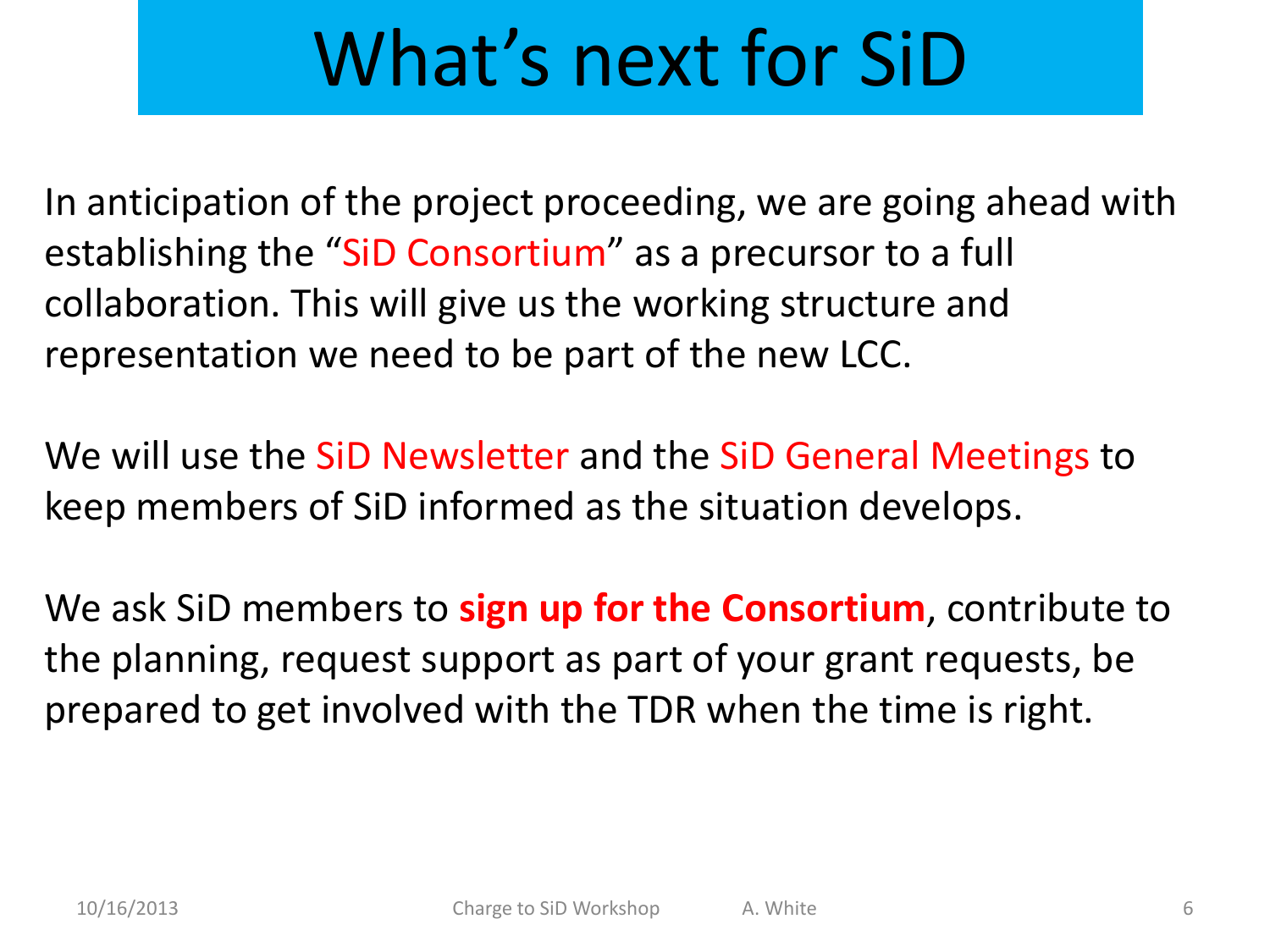# What's next for SiD

- Please contribute to the planning for the next steps:

- Review the task lists for SiD that we will prepare
- Offer your ideas for optimization of the SiD design
- Involve students in short term detector and physics studies
- Be prepared to discuss new ideas with new people joining SiD
- Be prepared to write grant proposals for your R&D work when the time is right
- Contribute to the preparation of resource requests for the TDR
- Connect to the SiD General meetings
- Offer your ideas for SiD organization moving forward

 $\sim$  -  $\sim$